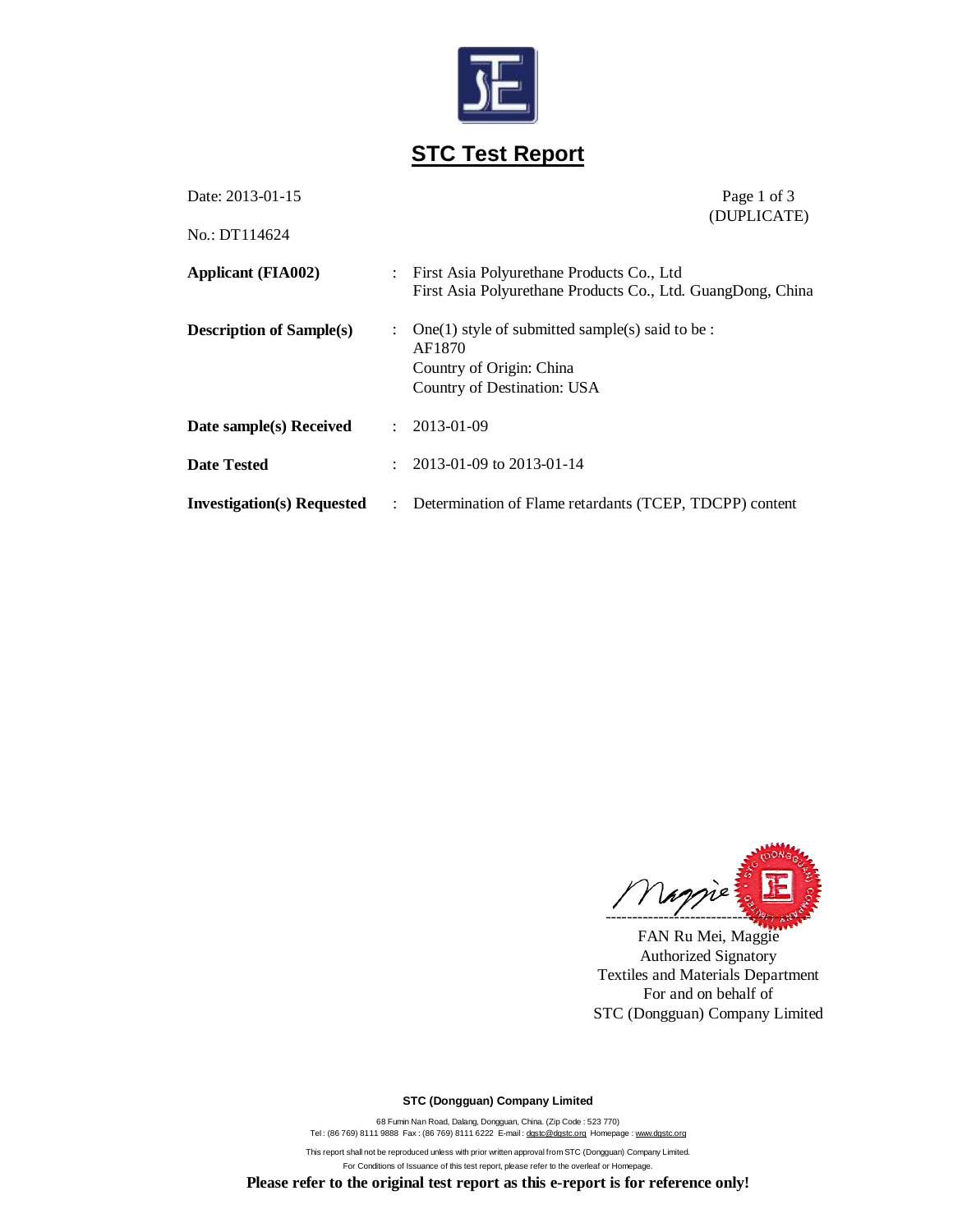

### **STC Test Report**

Date: 2013-01-15 Page 2 of 3

(DUPLICATE)

No.: DT114624

### **TEST RESULT(S):**

#### **Determination of Flame retardants (TCEP, TDCPP) content**

Specimen Description: A: Light blue sponge

| $\tau_{\rm est}$ .                | Method       | Measuring  | MD    |
|-----------------------------------|--------------|------------|-------|
| 1tem                              | Pretreatment | Instrument |       |
| <b><sup>ጥ</sup>ገገ</b> ጦ ወ<br>`L D | 3540C<br>HΡΔ | -MS        | mg/kg |

|                                                        |            | Result(s) $(mg/kg)$ |
|--------------------------------------------------------|------------|---------------------|
| <u>Item</u>                                            | CAS No.    |                     |
| Tris-(2-chloroethyl) phosphate (TCEP)                  | 115-96-8   | N.D.                |
| $Tris(1,3\text{-dichloro-2-propyl})$ phosphate (TDCPP) | 13674-87-8 | N.D                 |

Note(s): (1) N.D. = not detected  $(<sub>MDL</sub>)$ 

(2) MDL =Method Detection Limit

**\*\*\*\*\*\*\* End of Test Report \*\*\*\*\*\*\***

**STC (Dongguan) Company Limited**

For Conditions of Issuance of this test report, please refer to the overleaf or Homepage.